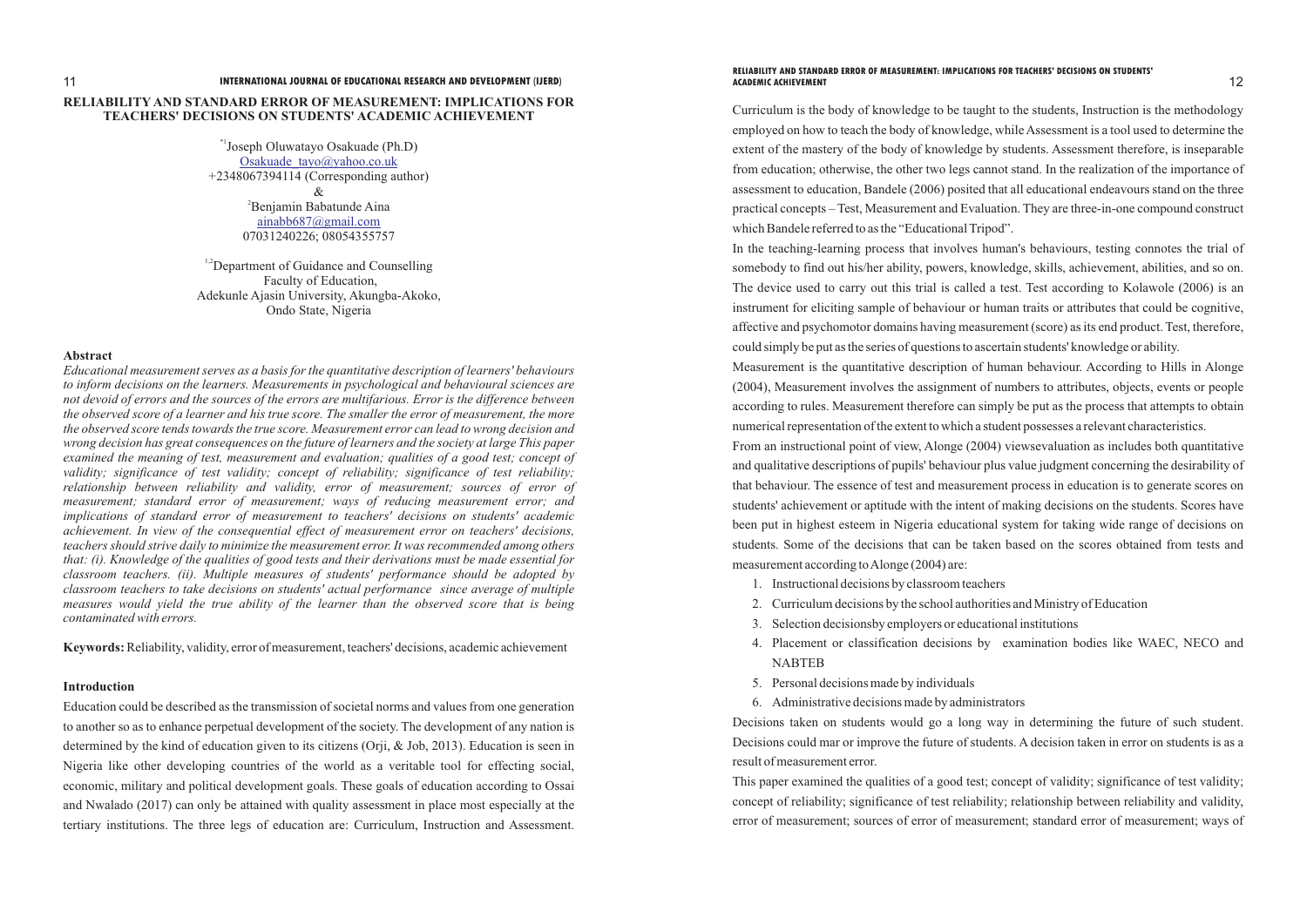reducing measurement error; and implications of standard error of measurement to teachers' decisions on students' academic achievement.

## **Qualities of a Good Test**

For a test to be of good quality it must possess some qualities or meeting some criteria. According to Kolawole (2006), a good test must have the following attributes:

- i. the test must be valid,
- ii. the test must be reliable,
- iii. the test should be dependable. That is the test must be both valid and reliable,
- iv. the test should be capable of discriminating between brilliant and dull students,
- v. the test should be comprehensive enough to cover the body of knowledge,
- vi. the test should be moderately difficult, and
- vii. the test should be usable, that is easy and possible to administer and score.

### **Concept of Validity**

A valid test must measure accurately and consistently what it is designed to measure and nothing else. Shimbery (2014) defines validity as the level of confidence which an examinee's test score could be used to infer the ability under measurement possessed by the examinees. Some of the methods that can be used to ascertain the validity of a test if not adopted according to Alonge (2004) and Gbore (2019) are: face validity, content validity, concurrent validity, predictive validity, convergent and discriminant validity, and construct validity.

### **13** JOSEPH OLUWATAYO OSAKUADE, BENJAMIN BABATUNDE AINA **ACADEMIC ACHIEVEMENT** ACADEMIC ACHIEVEMENT **RELIABILITY AND STANDARD ERROR OF MEASUREMENT: IMPLICATIONS FOR TEACHERS' DECISIONS ON STUDENTS' ACADEMIC ACHIEVEMENT**

Anikweze (2018) enumerated some factors that can affect the validity of a test. Some of the factors are:

- 1. Comprehensiveness of the test in relation to content covered
- 2. Appropriateness of test with reference to the standard of the testees
- 3. The range of ability of testees
- 4. The relevance of traits with reference to prognostic uses
- 5. Choice of items
- 6. Reliability of the test

### **Significance of Test Validity**

It is very important for teachers to consider the validity of tests they give to students because of the following reasons:

Scoring of two halves (usually odd items versus even items) of the test is done separately for each person, and then calculating the correlation coefficient. The correlation coefficient obtained is for the half of the test. To obtain the correlation coefficient for the whole test, Spearman Brown prophesy formula  $r = \frac{2r}{1+r}$  can be employed. Where r is the  $1 + r\frac{1}{2}$ 

- i. For accurate and reliable prediction of students' future success
- ii. Valid test can serve as a reliable reference points for the promotion of learners to higher class
- iii. Judgments based on the results from valid tests cannot be contradicted

?

- iv. For the objective grading of learners
- v. To confirm if desired changes have taken place from the teachers' instruction
- vi. To provide a reliable basis for the comparism of a teachers' efforts (Anikweze, 2018).

Kuder-Richardson KR20 =  $\frac{k}{k-1} \{1 - \frac{\hbar p i q i}{\sigma^2 x}\}$ items correctly and wrongly.  $\sigma^2 x$  is the variance of the observed total test scores. Kuder-Richardson KR21 =  $\frac{k}{k-1} \left\{1 - \frac{M(K-M)}{K(SD^2)}\right\}$ *piqi <sup>k</sup> i*

## **Concept of Reliability**

Reliability of a test refers to its ability to measure consistently whatever it sets out to measure. By implications, the scores obtained in one administration of the test will be similar in magnitude in repeated administration of the test to some group of students in similar testing situations. There are many methods in establishing the reliability of a test. The methods according to Nkemakolam (1997) and Gbore (2019) are:

certain time interval (of at least two weeks) has lapsed. A reliability coefficient is then calculated using Pearson Product Moment Correlation to indicate the degree of relationship the

- 1. Test-retest method: This involves administering the same test twice to the same group after a two sets of scores obtained.
- 2. Equivalent or parallel method: This involves administering parallel or equivalent tests to the or after some interval.
- 3. Internal consistency methods such as:

same group of subjects and the pair observations correlated. The two tests are to be equivalent since they contain similar but not the same items. These two tests may be given at the same time

- i. Split half method: This involves administering a single test to the same group of subjects. reliability coefficient of the half test.
- for

ii. Kuder-Richardson KR20/KR21 formula: Kuder-Richardson approach is perhaps the most frequently employed method for determining internal consistency of a test. The formula KR-21 can be used only if it can be assumed that the items are of equal difficulty and can be dichotomously scored. KR-20 is a measure of internal consistency reliability for measures of essay type of tests. It is similar to Cronbach's alha  $\alpha$  except ronbach's  $\alpha$  is also used for non-dichotomous (continuous measures). Values can range from 0.00 to 1.00. the formula

Where is the sum total of the product of the proportion of the testees that answered the

Where  $K =$  number of items on the test,  $M =$  mean of the set of test scores, and SD =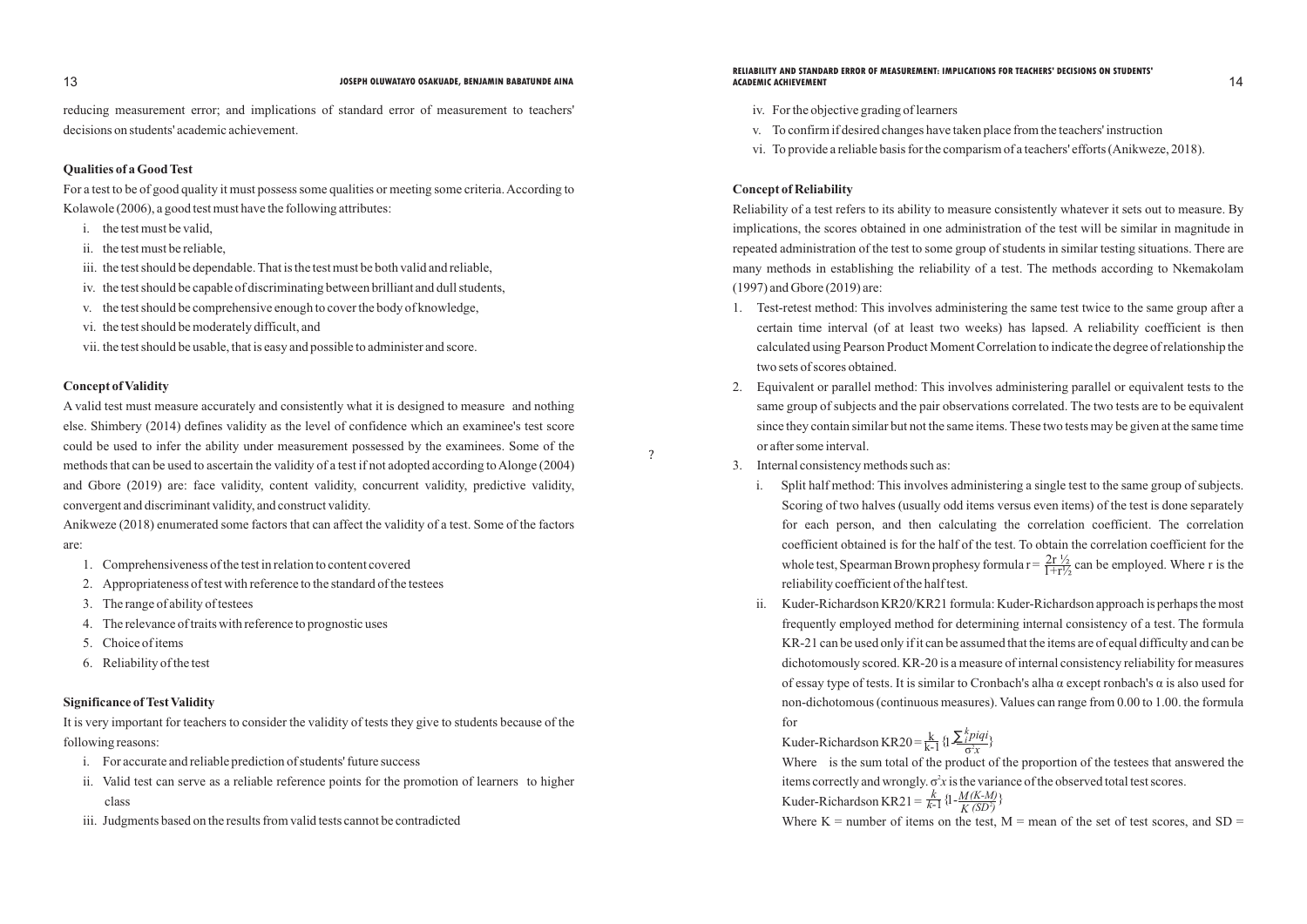## **Significance of Test Reliability**

It is very important that teachers should ascertain the reliability of their tests. The reasons why teachers should ascertain the reliability of their tests according to Anikweze (2018) are:

- 1. Test with established reliability index makes testing meaningful and dependable
- 2. The reliability of a test attests to the teachers' honesty in evaluation
- 3. Only reliable test produces test scores that can usually discriminate learners' abilities
- 4. It is tests with proven reliability that can perform the important function of motivating student learning
- 5. Teachers can depend on reliable test outcomes as basis for realizing prediction of learners' future attainments
- 6. Only reliable teacher-made tests can effectively prepare students formore serious external examinations.

### **Relationship between Reliability and Validity**

Reliability is a part of validity. Reliability is a necessary but not sufficient condition for validity. Therefore:

- i. For a test to be valid, it must be reliable.
- ii. If a test is unreliable, it cannot be valid.
- iii. Atest could be reliable and still not be valid.

### **Error of Measurement**

### **16** JOSEPH OLUWATAYO OSAKUADE, BENJAMIN BABATUNDE AINA **ACADEMIC ACHIEVEMENT** ACADEMIC ACHIEVEMENT **RELIABILITY AND STANDARD ERROR OF MEASUREMENT: IMPLICATIONS FOR TEACHERS' DECISIONS ON STUDENTS' ACADEMIC ACHIEVEMENT**

Error of measurement is anything that causes deviation of scores in measurement. Alonge (2004) defined error as any variable that is irrelevant to the purpose of the testing and results in inconsistencies in measurement. Measurement in psychological and behavioural sciences are not devoid of errors simply because they are involved in the use of human elements which are difficult to predict. In addition to this, the variables or constructs that are being measured are unstable. Error in measurement was initially noticed by Charles Spearman in 1901 when he propounded Classical Test Theory (CTT). In CTT, Spearman observed that the Observed score often reported by teachers is a composite function of True score and Error score. It is assumed that the Observed score  $(X)$  = True score  $(T)$  + Error score (E). Error score is the difference between the Observed score and the True score. The more the error score tends towards zero, the more reliable the test score. The more

reliability. The formula for calculating SEM is given thus:  $SEM = SD$   $(I - r)$ Where SEM = Standard Error of Measurement

- $SD = Standard deviation of the obtained score$
- $r =$  Reliability of the test

standard deviation of the set of test scores.

iii. Cronbach's alpha: This is a general form of the KR-20 formula to be used in calculating the reliability of items that are not scored right versus wrong, as in some essay tests where

more than one answer is possible.

Cronbach's  $\alpha$  is defined as: Where N is the number of components (items),  $\sigma^2 X$  is the variance of the observed total test scores, and  $\sigma^2$ Yi is the variance of component I  $\frac{N}{N-1} \{1 - \frac{N-1\sigma^2 Y i}{\sigma^2 x}\}$ 

the error score is far from zero, the more the discrepancies between the Observed score and True score.

### **Sources of Error of Measurement**

## Sources of measurement error are numerous. Thorndike in Alonge (2004) classified the sources of

error into three. They are:

- A. Errors that are due to the test itself, such as:
	- i. Items in the test
	- ii. Ambiguity in the wording of an item
	- iii. Scoring procedures
- B. Test administration conditions such as:
	- i. Side attractions around the examination hall
	- ii. Personality of the examiner
	- iii. Poor directions on the examination questions.
- C. Day-to-Day changes in the examinee, such as:
	- i. Examinees' motivation
	- ii. Examination anxiety
	- iii. Psychological conditions of the examinees
	- iv. Experience with test (testwise or test sophistication)
- D. Other factors, such as:
	- i. Length of the test
	- ii. Spread of scores
	- iii. Difficulty of the test
	- iv. Scores objectivity

### **Standard Error of Measurement (SEM)**

SEM is the standard deviation of test error scores. SEM is one of the means of estimating the amount of errors in a test. SEM can be obtained from the standard deviation of the obtained scores and test

With the presence of Standard deviation and reliability of a test, SEM can be obtained. SEM is inversely related to the reliability. The more reliable the test is, the smaller the SEM the test has. The less reliable the test is, the larger the SEM the test has. For example, in a mathematics achievement test, the reliability coefficient of the test was 0.86 and the standard deviation was 0.62, the SEM is,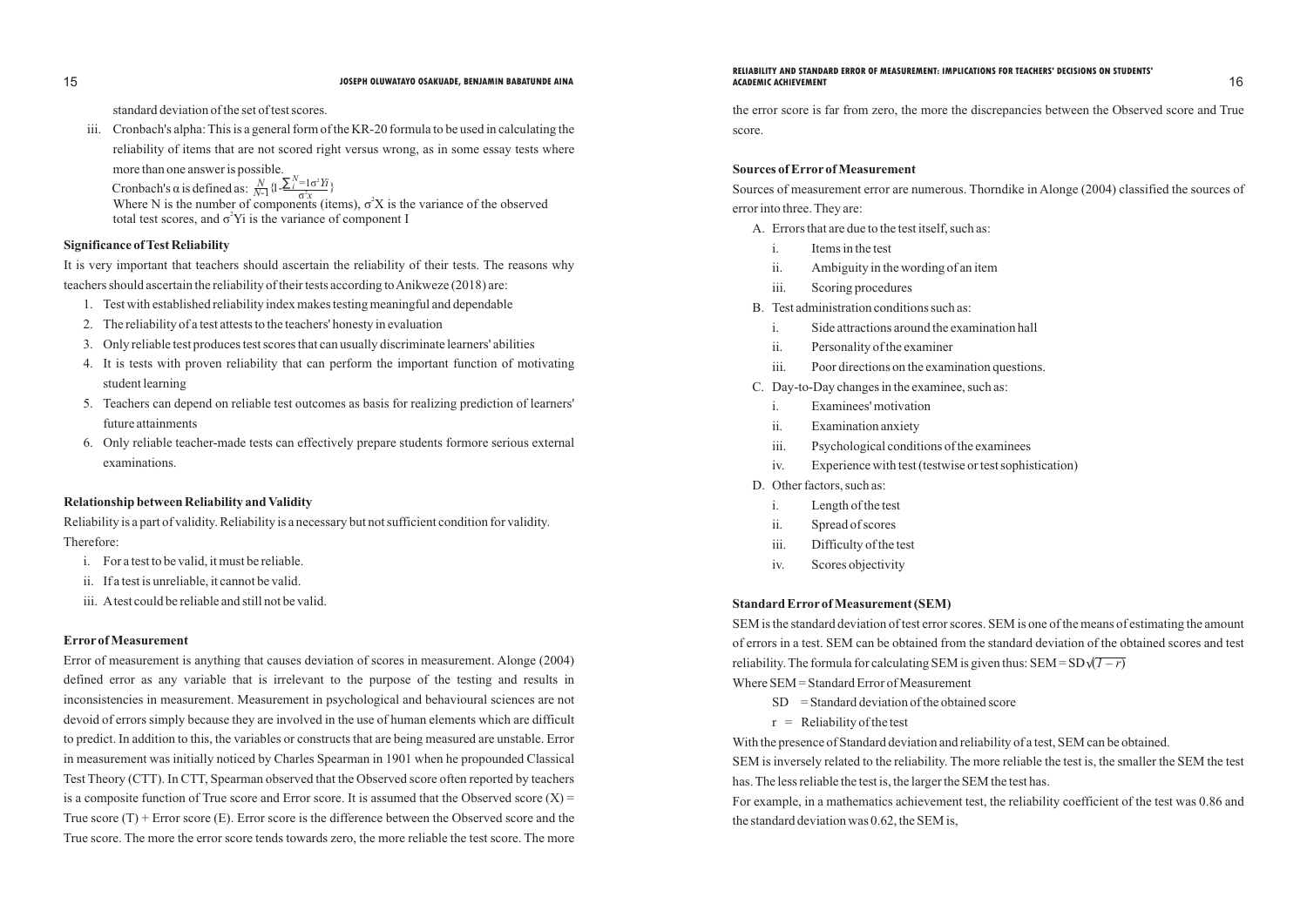i. Using a well-defined sample of students drawn from the appropriate populations to

ii. Designing a different test for different groups to correct differences in ability level

- ii. Reducing variations in scoring.
- iii. Increasing the number of items in attest.
- iv. Increasing the discrimination power of test items
- be achieved by:
	- reduce fluctuation errors.
	-
	- iii. Ensuring scoring reliability
	- iv. Using a table of specification in test construction
	- v. Ensuring consistency in test administration procedures
	- vi. Promoting students' positive attitude towards examination
- C. Other ways of reducing measurement error according to Tan (2005) are:
	- i. Transforming scores to a predetermined scale
	- ii. Weighting the scores by their reliability
	-

iii. Confidence interval or error of measurement could be added to students' scores

## **Implications of Standard Error of Measurement to Teachers' Decisions on Students' Academic Achievement**

### **17 JOSEPH OLUWATAYO OSAKUADE, BENJAMIN BABATUNDE AINA ACADEMIC ACHIEVEMENT ACADEMIC ACHIEVEMENT** 18 **RELIABILITY AND STANDARD ERROR OF MEASUREMENT: IMPLICATIONS FOR TEACHERS' DECISIONS ON STUDENTS' ACADEMIC ACHIEVEMENT**

Error is very imminent in psychological and educational measurement. Errors affect the obtained scores reported by teachers on every student. Teachers are bound to commit two types of errors in measurement in the course of making decisions on students' academic achievement. The two types of errors often committed by teachers are Type 1 and Type II errors. Type I error is committed when teachers decide failure for a successful student. Type II error is committed when teachers decide success for a failing student. Type I error is more grievous than Type II error. Taking a wrong decision on students as a result of measurement error by teachers has great consequences. According to Ofem and Anagbogh (2015), the consequences of error of measurement on students' decisions by teachers are:

- a. It may inhibit counsellee's chances of getting appropriate counselling
- b. It may debar a credible candidatefrom getting admission in higher institution of learning
- c. Qualified students may not be promoted to the next class
- d. It mis-represents the real identity of individuals
- discrimination and effectiveness of distracters.

e. It can give false information about item characteristics such as item difficulty, item

One of the critical roles of teachers in the assessment of students is to strive in reducing error of measurement. If teachers are not striving towards reducing the sources of error of measurement or objectivity in measurement, they will continually produce assessment scores that will be far from the real ability of students. Decisions based on such spurious scores would be very inimical to the

B. Increasing the validity of measurement results. According to Ikponmwosa (1997), this can

If the estimate of the SEM is known, it is possible to construct confidence bands around the students' true score based on their obtained scores (Alonge, 2004). Confidence bands (intervals) can be described as the range of scores which can be assigned a specific probability of containing the students' true score (Alonge, 2004). The most commonly used confidence intervals, according to Alonge (2004) are:

i. 68% confidence intervals

Obtained score  $\pm 1.0$  X SEM

ii. 95% confidence intervals

Obtained  $score \pm 2.0 X SEM$ 

iii. 99% confidence intervals

Obtained score  $\pm 3.0$  X SEM

This practice of confidence bands would afford teachers to consider a range of scores where the examinee's true score probably lies rather than just a single value (that is obtained test scores) that always contain error.

For example, if Ayo obtained a score of 40 in Mathematics Achievement Test whose SEM is 3, the true score of Ayo using 68% confidence interval would be:

Obtained  $score \pm 1.0$  X SEM  $40 \pm 1.0 \text{ X } 3$ 

 $40 + 3 - 40 - 3$ 

SEM = SD 
$$
\overline{1-r}
$$
  
= 0.62  $\overline{1-0.86}$   
= 0.62  $\overline{0.14}$   
= 0.62 X 0.375 = 0.232

$$
43-37
$$

Therefore, the true score of Ayo ranges between 37 to 43 using 68% confidence intervals.

In view of the inverse relationship between reliability and SEM, a more reliable test will also have smaller bands.

Considering the above score of 40 using SEM of 10 and 68% confidence bands: the true score will range between  $40 \pm 10 \text{ X}$  1 =  $40 \pm 10$  = 50 - 30 It can be observed from the above examples that where the SEM is 3, the range of score for true score is smaller than the range of scores where the SEM is 10.

### **Ways of Reducing Measurement Errors**

Reducing measurement errors is a *sine qua non* to quality and accurate decisions taken by teachers on their students. Measurement errors can be reduced in the following ways:

- A. Increasing the reliability of measurement results. According to Ikponmwosa (1997),this can be achieved by:
	- i. Reducing ambiguities in test items.